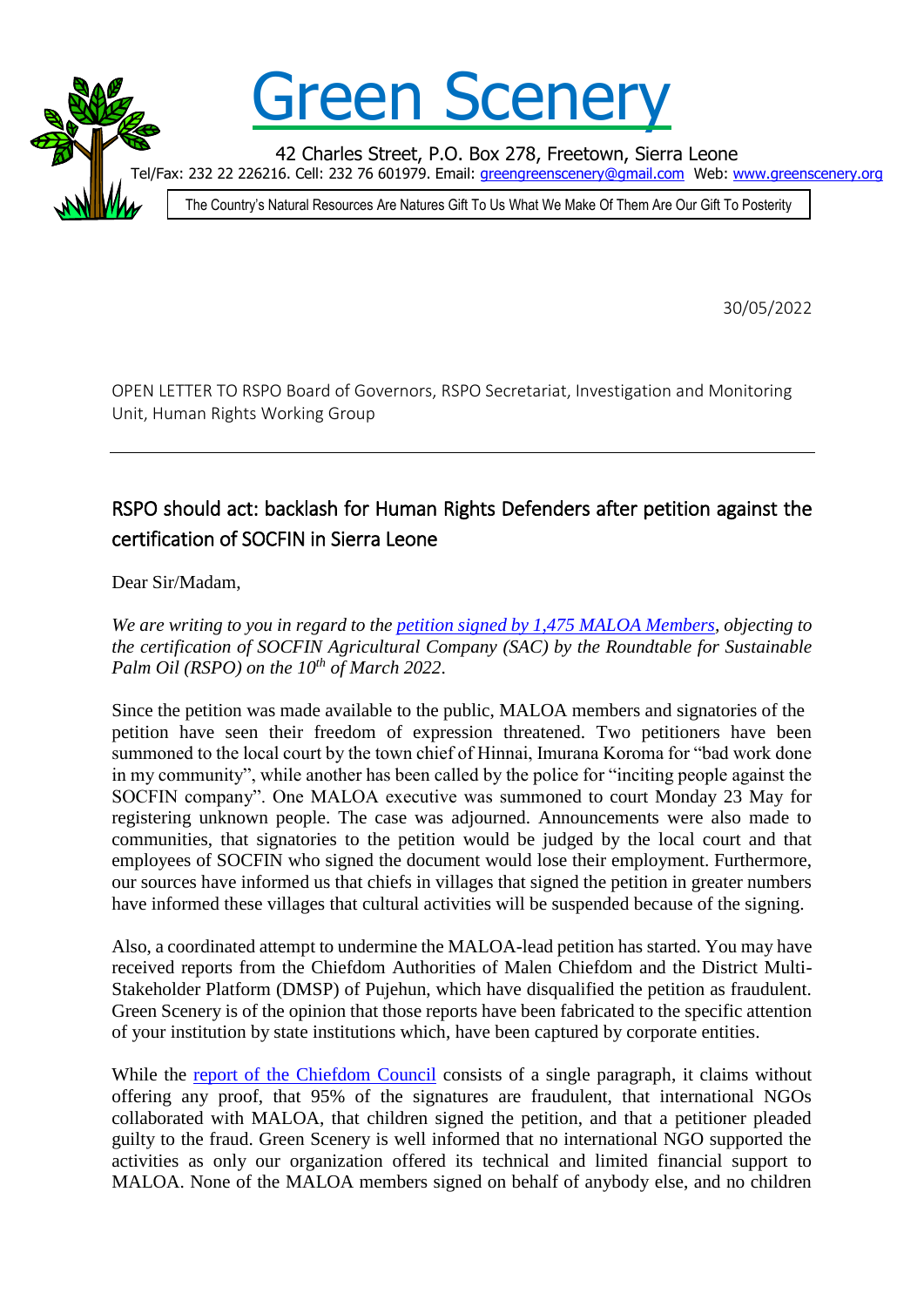

were asked to sign. Finally, while it is true that one MALOA member was prosecuted, th[e court](http://slobserver.org/wp-content/uploads/2022/05/Brima-Thomas-Court-judgement.jpeg)  [sitting transcript](http://slobserver.org/wp-content/uploads/2022/05/Brima-Thomas-Court-judgement.jpeg) reports that he pleaded guilty *"for registration of Community people without the knowledge of Town Chief",* which does not involve any forgery as the publication from the Chiefdom Council means to imply. This act cannot be regarded as a criminal act and on the contrary, exemplary shows the arbitrary criminalization of innocent land activists in Malen Chiefdom.

The District Multistakeholder Platform (DMSP) published a report claiming with only very few alleged evidence that people did not sign the petition. Land for Life (LfL), the main supporter and the initiator of the DMSP, has meanwhile [distanced itself](http://greenscenery.org/wp-content/uploads/2022/05/LfL_PRESS-STATEMENT-ON-MALEN-SITUATION-18.05.2022.pdf) from the [DMSP report](http://slobserver.org/wp-content/uploads/2022/05/DISTRICT-MULTI-STAKEHOLDERS-PLATFORM-REPORT-ON-MALOA-PETITION-A.pdf) on the 18th of May. LfL explained that the Public Relation Officer of SAC who is a member of the DMSP requested an investigation into the matter, which clearly undermines the independence of the DMSP in this matter. LfL expressed concerns that the report is *"entirely focused on identifying people who signed or didn't sign, and not to ascertain whether the issues raised in the objection notice from MALOA are of substance in the Chiefdom"*. Abu Brima, Director of NMJD, a member organization of LfL said during a [press conference on the 18](https://www.facebook.com/LfLSierraLeone/videos/1063041267647292)<sup>th</sup> of [May,](https://www.facebook.com/LfLSierraLeone/videos/1063041267647292) that *"the DMSP was subjected to manipulation"*, and that *"corporate entities have captured state institutions"* in Malen.

Green Scenery questions the accuracy of the DMSP report. Most allegations remain vague, such as "in some communities..." or "some people signed...", claiming without concrete names that people were not aware of having signed the petition. In fact, merely two names of allegedly inappropriate signatories are mentioned in the whole report. One of the two names, Adama Magba, which is supposed to be a four years old child, does however not appear on the petition, raising further doubt about the accuracy of the DMSP investigation. Finally, according to MALOA none of the conflict between focal persons and communities mentioned in the report happened as suggested.

On the  $6<sup>th</sup>$  of May, Green Scenery published a [press release](http://greenscenery.org/wp-content/uploads/2022/05/220506-Green-Scenery-Harassment-of-Land-Rights-Activist-in-Malen-Chiefdom.pdf) warning that announcements were made by Chiefdom Authorities in various communities, that signatories to the petition would be prosecuted in local courts. We also recognize that community people, MALOA members and NGO representatives have been reporting on systemic acts of repression and intimidation over the past years, culminating in acts of violence against them. People are living in a climate of fear. Whilst we generally question the accuracy of the above reports, we can assume that due to the recent threats proffered, citizens of Malen Chiefdom would have refrained from acknowledging their participation in the petition to the investigators of the Chiefdom Authorities and the DMSP, especially as the latter has according to its report, been accompanied by the security forces from the Office of National Security.

Green Scenery therefore asks RSPO to understand that MALOA is not an organization of only few members, but that as LfL stated in their [press statement,](http://greenscenery.org/wp-content/uploads/2022/05/LfL_PRESS-STATEMENT-ON-MALEN-SITUATION-18.05.2022.pdf) it *"comprises of majority of the land owners and land users of the said (Malen) Chiefdom"*. Their grievances are real and